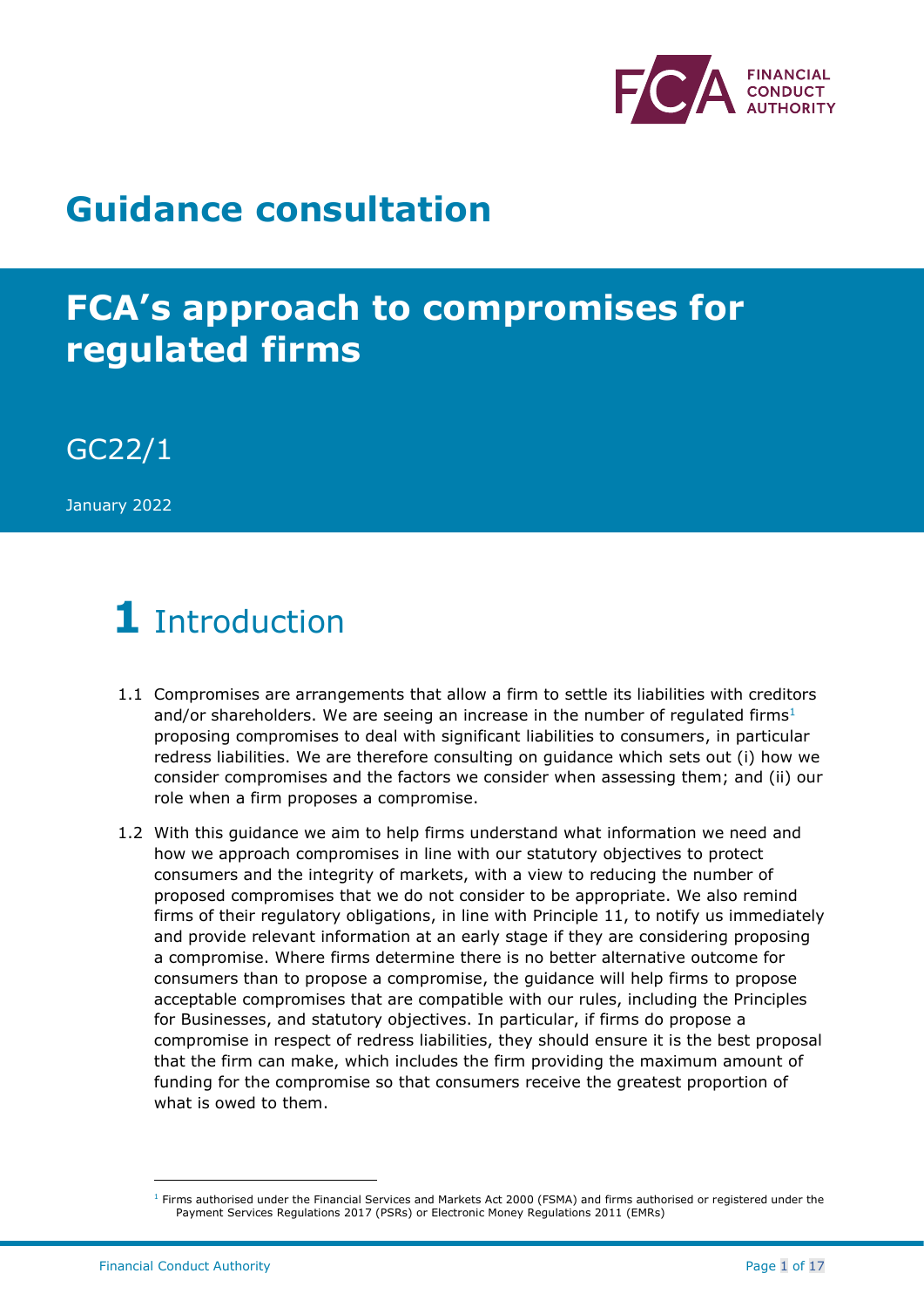- 1.3 The proposed guidance focuses on three types of compromise: schemes of arrangement (Schemes), restructuring plans (RPs) and voluntary arrangements (VAs). Firms should review the proposed guidance before considering such compromises to ensure that any compromise proposed will not be unacceptable to us.
- 1.4 The proposed guidance only relates to compromises in relation to liabilities and does not apply to Schemes or restructuring arrangements in other circumstances such as with-profits restructuring. Separate rules and guidance may apply to those types of restructurings and firms involved in such arrangements should consult their normal supervisory contact at the FCA and PRA as applicable.

# **2** The consultation

### What we are consulting on

- 2.1 We set out the proposed guidance we are consulting on in the Annex.
- 2.2 Here, we summarise our consultation, together with the specific questions we would like views on:
	- **Chapter 1 - Introduction** explains the scope of the guidance and our role in assessing compromises.
	- **Chapter 2 - Engagement with the FCA** reminds firms that they are required to notify us if they propose a compromise and engage with us at an early stage. This chapter also outlines the minimum information that we expect to be provided by a firm, as part of their initial notification or at an early stage thereafter.
	- **Chapter 3 - FCA's assessment of compromises** explains our approach to assessing a compromise proposed by a firm and the factors we will consider when deciding what action(s) to take.
	- **Chapter 4 - FCA's participation in court process** explains the factors we will consider when deciding whether to participate in the court process.
	- **Chapter 5 - Use of supervisory tools/regulatory action** explains when and how we may use our powers in relation to the conduct of a firm proposing a compromise.
- 2.3 We welcome views on the following questions:

**Q1:** Do you agree with our expectations on firms' engagement with the FCA in Chapter 2? If not, why not? Are there any other considerations that would be useful to consider?

**Q2:** Do you agree with our approach to assessing a compromise in Chapter 3 and the factors we will consider? If not, why not? Are there any other considerations that would be useful to consider?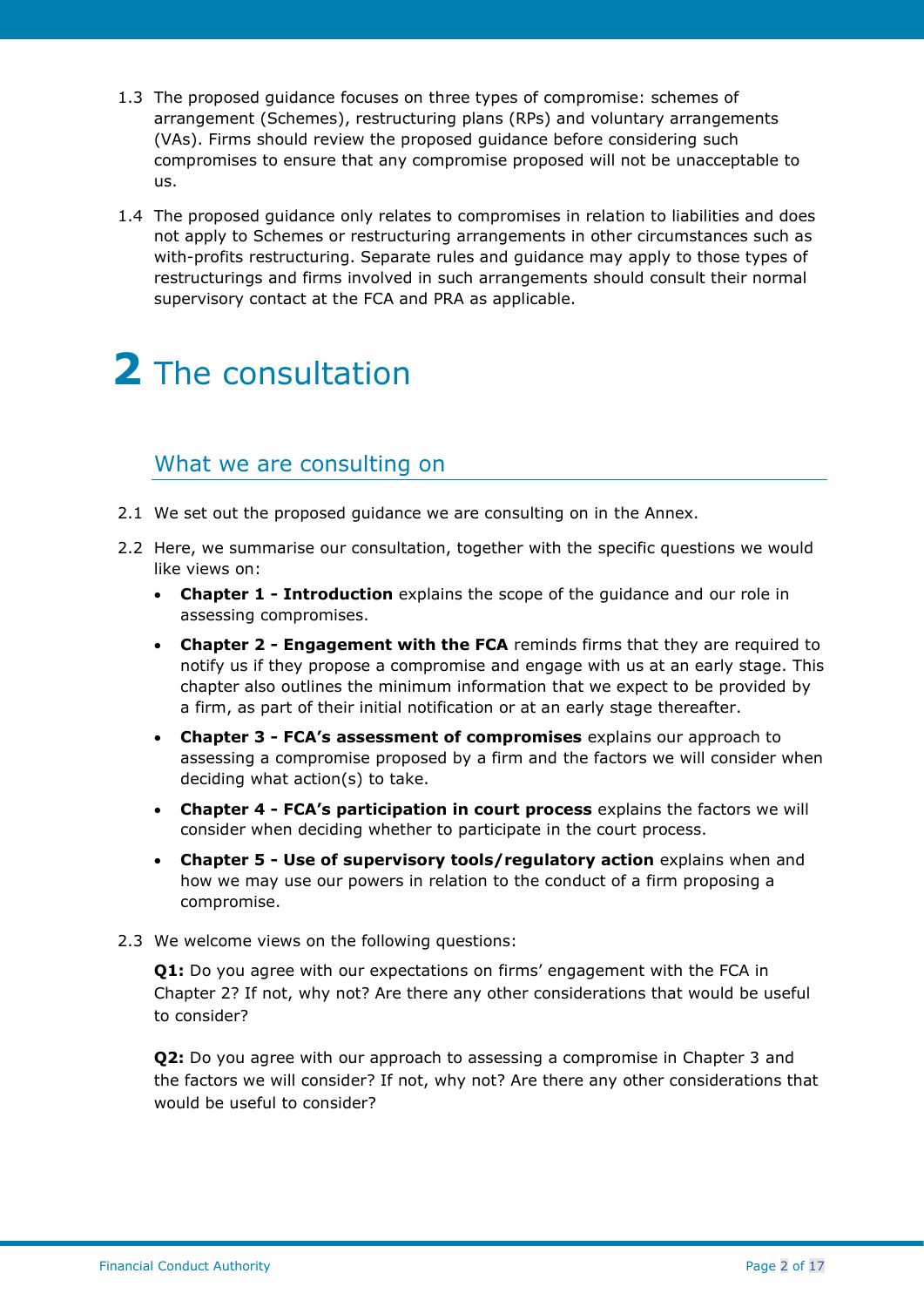**Q3:** Do you agree with the factors we will consider in deciding when to participate in court proceedings in Chapter 4? If not, why not? Are there any other considerations that would be useful to consider?

**Q4:** Do you have any comments on our use of supervisory tools/regulatory action in respect of compromises in Chapter 5? Are there any other considerations that would be useful to consider?

**Q5:** Do you agree with our proposal that we will consider using our regulatory powers where firms propose compromises in relation to redress liabilities and we are likely to find, or have found, the liabilities were caused by serious or deliberate misconduct by the firm? If not, why not?

## Who does this consultation affect?

- 2.4 The proposed guidance is aimed at firms solely regulated by the FCA including those that are part of a dual regulated group, and firms that are dual regulated by the FCA and PRA from the perspective of conduct regulation. It is also relevant to advisers of regulated firms considering compromises (including insolvency practitioners and professional advisers), trade associations, consumers and consumer protection organisations.
- 2.5 The proposed guidance will not apply retrospectively to any compromise where the firm has issued a practice statement letter (in respect of Schemes and RPs) or proposal (in respect of VAs) to its creditors before the date that the proposed guidance comes into effect. For compromises where the firm has issued a practice statement letter or proposal to creditors before the effective date of the proposed guidance, we will review these on a case-by-case basis however the principles in the proposed guidance may be relevant.

## Cost benefit analysis

- 2.6 FSMA does not require us to publish a cost benefit analysis (CBA) when proposing guidance. However, we state in our [approach to CBA](https://www.fca.org.uk/publication/corporate/how-analyse-costs-benefits-policies.pdf) that we will 'produce a CBA if a high-level assessment of the impact of the proposal identifies an element of novelty which may be prescriptive or prohibitive such that significant costs may be incurred'.
- 2.7 We expect the costs of our proposed guidance will be minimal. This is because the guidance aims to clarify our expectations on compromises proposed by regulated firms and therefore there are no material new requirements on such firms.

## Compatibility statement

2.8 Section 1B(1) of FSMA requires the FCA, when discharging its general functions, as far as is reasonably possible, to act in a way which is compatible with its strategic objective, and advances one or more of its operational objectives, and its general duty under section 1B(5)(a) of FSMA to have regard to the regulatory principles in section 3B of FSMA. The FCA also needs, so far as is compatible with acting in a way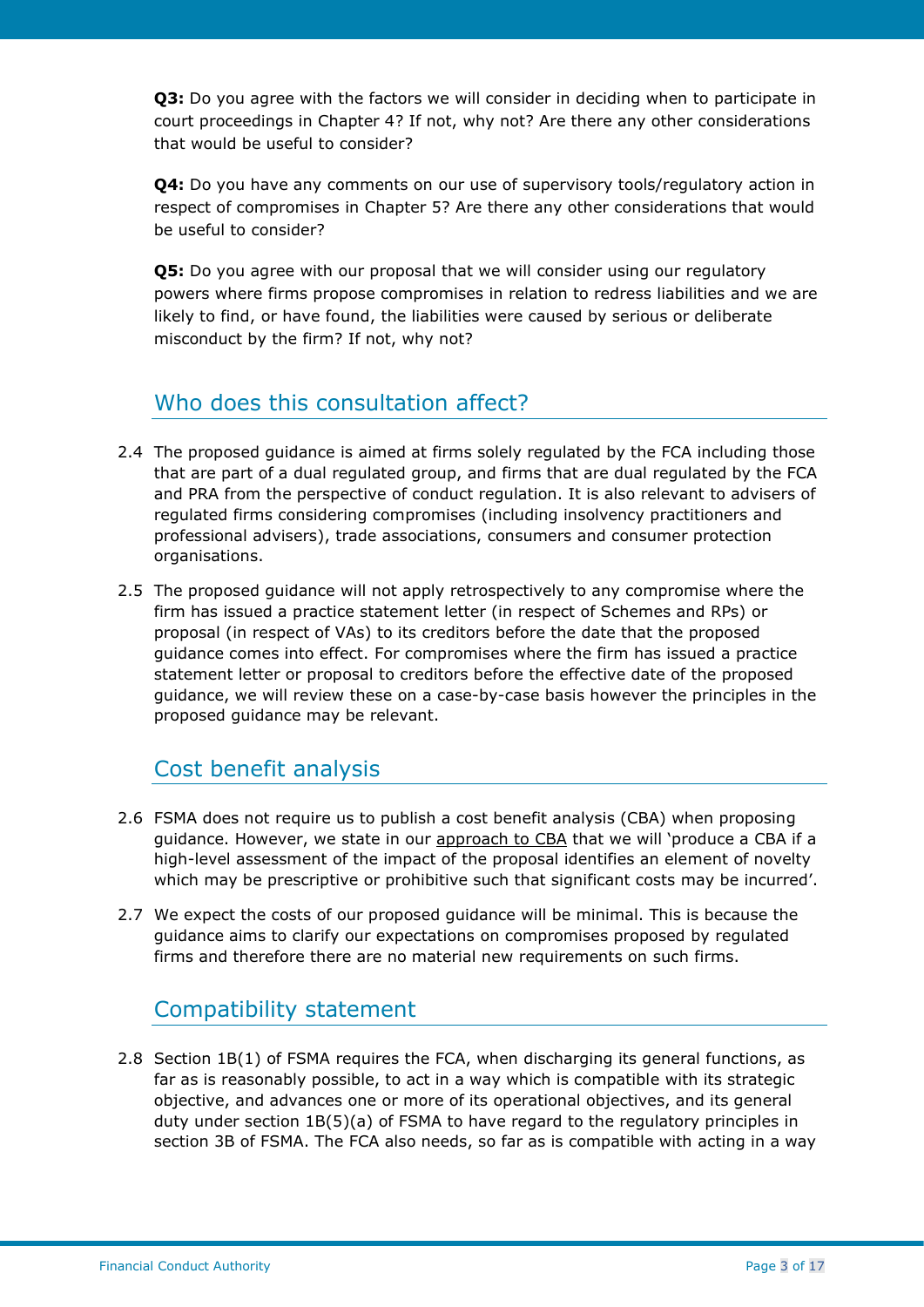that advances the consumer protection objective or the integrity objective, to carry out its general functions in a way that promotes effective competition in the interests of consumers.

- 2.9 We are satisfied that the proposed general guidance is compatible with our general duties under section 1B of FSMA, having regard to the matters set out in section 1C(2) of FSMA. We have also had regard to the regulatory principles in section 3B of FSMA, regulation 106 of PSRs and regulation 47 of EMRs.
- 2.10 The proposed guidance will help us advance our operational objectives of securing an appropriate degree of protection for consumers and protecting and enhancing market integrity by clarifying how we assess compromises and may intervene to achieve a fair outcome for consumers, and setting out practical considerations for firms when they are proposing a compromise.
- 2.11 In producing the proposed guidance, we have had due regard to the principles in the Legislative and Regulatory Reform Act 2006 (LRRA) and the provisions in the Regulators' Compliance Code for the parts of the proposals that consist of general policies, principles or giving guidance. We are satisfied that we have had regard to the principles in the LRRA and to the Regulators' Compliance Code to the extent that our proposals consist of guidance and we consider that our proposals are proportionate and will produce an appropriate level of consumer protection when balanced with their impact on firms.
- 2.12 We have also had due regard to the recommendations made by Her Majesty's Treasury under section 1JA of FSMA about aspects of the economic policy of Her Majesty's Government. The draft guidance takes into consideration the recommendations relating to better outcomes for consumers. The purpose of the guidance is to set out our general approach to compromises. When the guidance is final, firms should have due regard to it when proposing compromises, which will promote fair outcomes for consumers and help firms avoid proposing compromises which we find unacceptable and to which we are likely to object.

## Equality and diversity

- 2.13 We are required under the Equality Act 2010 to have due regard to the need to eliminate discrimination, harassment, victimisation and any other conduct prohibited by or under the Equality Act 2010, advance equality of opportunity between persons who share a relevant protected characteristic and those who do not, and to foster good relations between people who share a protected characteristic and those who do not.
- 2.14 As part of this, we consider the equality and diversity implications of any new policy proposals. We do not consider the proposed guidance will adversely affect any of the groups with protected characteristics.
- 2.15 We believe the proposed guidance may positively affect some groups with protected characteristics. For example, age, race and disability are protected characteristics, and having a lower income, physical or mental health condition is a driver of potential vulnerability. So, as the proposed guidance is aimed at ensuring a fair outcome for all consumers in a compromise, those with protected characteristics and that are likely to be potentially vulnerable may benefit from this guidance.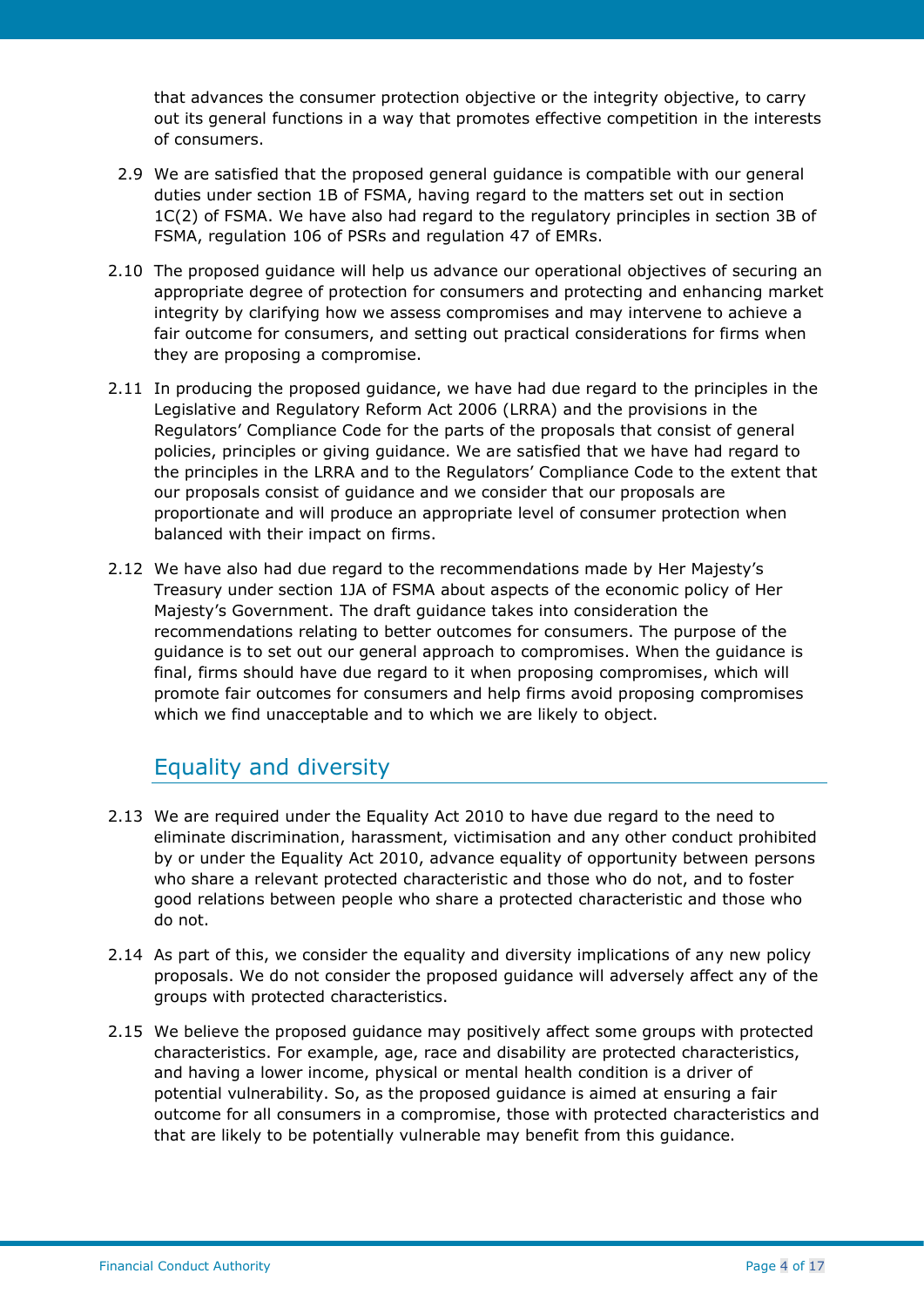2.16 We will continue to consider the equality and diversity implications of this guidance during the consultation and revisit them when publishing the final guidance.

#### How to respond

- 2.17 We welcome comments on the proposed guidance by **1 March 2022**. Please send your comments using the online response form on our website or you can email your responses to [gc22-01@fca.org.uk.](mailto:gc22-01@fca.org.uk)
- 2.18 We will consider your feedback and publish our final guidance in due course.

## Annex  $1$  – Draft guidance on the FCA's approach to compromises

## Chapter 1: Introduction

- 1. This document provides guidance to UK based firms regulated by us on our general approach to compromises. This guidance is aimed at firms authorised or registered by us. This includes firms that are dual regulated by the FCA and PRA from the perspective of conduct regulation and those that are part of a group where a firm within that group is dual regulated by the FCA and PRA. The FCA is the competent authority for solo-regulated firms. The PRA is the competent authority for dualregulated firms. The Bank of England is designated as the resolution authority for dual regulated firms and certain investment firms (ie solo-regulated firms that are part of a group subject to the Bank of England's resolution power under the Banking Act 2009).
- 2. Compromises allow a firm to reach a binding agreement with its creditors and/or shareholders in full and final settlement of their liabilities. This guidance focuses on three types of compromise: schemes of arrangement (Schemes), restructuring plans (RPs) and voluntary arrangements (VAs). VAs comprise company voluntary arrangements (CVAs), individual voluntary arrangements (IVAs) and partnership voluntary arrangements (PVAs)<sup>2</sup>. This guidance only relates to compromises in relation to liabilities and does not apply to the use of Schemes or restructuring arrangements in other circumstances such as with-profits restructuring.
- 3. Schemes and RPs are governed by the Companies Act 2006 (Part 26 and Part 26A respectively). They are court approved agreements guided by a vote of the creditors and/or shareholders. The court test for sanctioning schemes is 'fair and reasonable' and for RPs is 'just and equitable'. If sanctioned by the court, the terms of the Scheme or RP are binding on the firm and the creditors and/or shareholders subject to the arrangement, regardless of whether they voted for it. CVAs and IVAs are governed by the Insolvency Act 1986 (Parts I and VIII respectively) and PVAs are

 $2$  CVAs are available to companies registered in England, Wales, Northern Ireland and Scotland. IVAs are available in England, Wales and Northern Ireland but not Scotland. In Scotland, protected trust deeds are available (which are similar to IVAs). PVAs are available in England and Wales but not Scotland or Northern Ireland.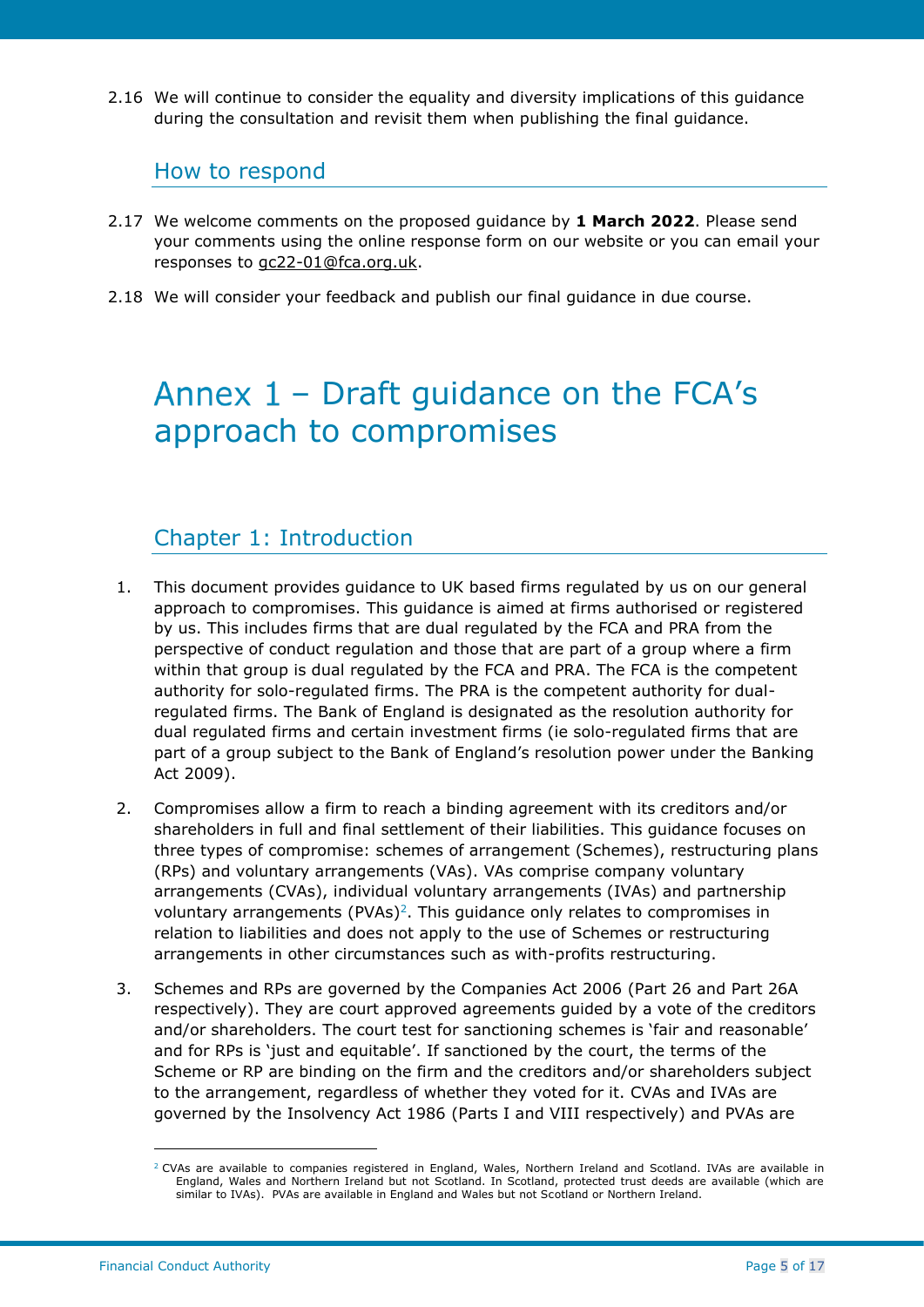governed by the Insolvent Partnerships Order 1994 (Part II); the court is notified of the creditors decision and there is no court hearing unless the VA is challenged by a creditor or us.

- 4. This guidance clarifies our general approach to compromises, including the factors we will consider when deciding if and what actions we will take in line with our statutory objectives to protect consumers and markets. The guidance will help regulated firms understand our expectations and ultimately help firms to avoid proposing compromises that are unacceptable to us because they threaten or adversely affect our statutory objectives.
- 5. This guidance will not apply retrospectively to any compromise where the firm has issued a practice statement letter (for Schemes and RPs) or a proposal (for VAs) to its creditors before the date this guidance comes into effect. For compromises where the firm has issued a practice statement letter or a VA proposal to creditors before the effective date of this guidance, we will review these on a case-by-case basis however the principles in the guidance may be relevant.
- 6. This guidance is not exhaustive and should be read alongside the FCA's Handbook and other applicable legislative requirements and guidance.

#### **The FCA's role in compromises**

- 7. All regulated firms must comply with our rules, including the Threshold Conditions (or Conditions of Authorisation under the PSRs and EMRs for PIs and EMIs (Conditions of Authorisation)), and the Principles for Business, in particular treating customers fairly (Principle 6). If firms do not comply, we have statutory powers to take regulatory action. In Chapter 5, we set out when and how we might use our supervisory tools and take regulatory action where a compromise is proposed.
- 8. In addition, we have a statutory power to challenge CVAs and PVAs under section 356 of FSMA and IVAs under section 357 of FSMA. The circumstances in which we use this power are set out in section 13.10 of the Enforcement Guide (EG). We do not have a statutory role under the Companies Act 2006 in respect of Schemes and RPs, but the court will generally be interested in our view as regulator of firms proposing these arrangements.
- 9. We have an interest in compromises proposed by regulated firms because of our statutory objectives, in particular protecting consumers and the integrity of markets. Compromises that unfairly benefit a firm and its other stakeholders at the expense of consumers are unacceptable to us.
- 10. As part of our supervision, we will consider compromises proposed by regulated firms and firms that are [appointed representatives](https://www.handbook.fca.org.uk/handbook/glossary/G1659.html?filter-title=appointed%20representative) or [agents](https://www.handbook.fca.org.uk/handbook/glossary/G2611.html?filter-title=agent) to determine whether the terms of the proposed compromise are compatible with our statutory objectives, Principles for Business and rules and/or whether the terms of the proposed compromise or the firm's conduct warrants us to take regulatory action. For firms that are appointed representatives or agents, we expect their [principal](https://www.handbook.fca.org.uk/handbook/glossary/G909.html?filter-title=principal) firm to be responsible for compliance with relevant regulatory obligations and any crystallised or contingent exposures which were created by the appointed representative or agent. Our role in a compromise is not to negotiate or design the details of a firm's compromise. We assess a compromise on its individual characteristics and based on the facts of each proposal, taking into account all relevant circumstances, to consider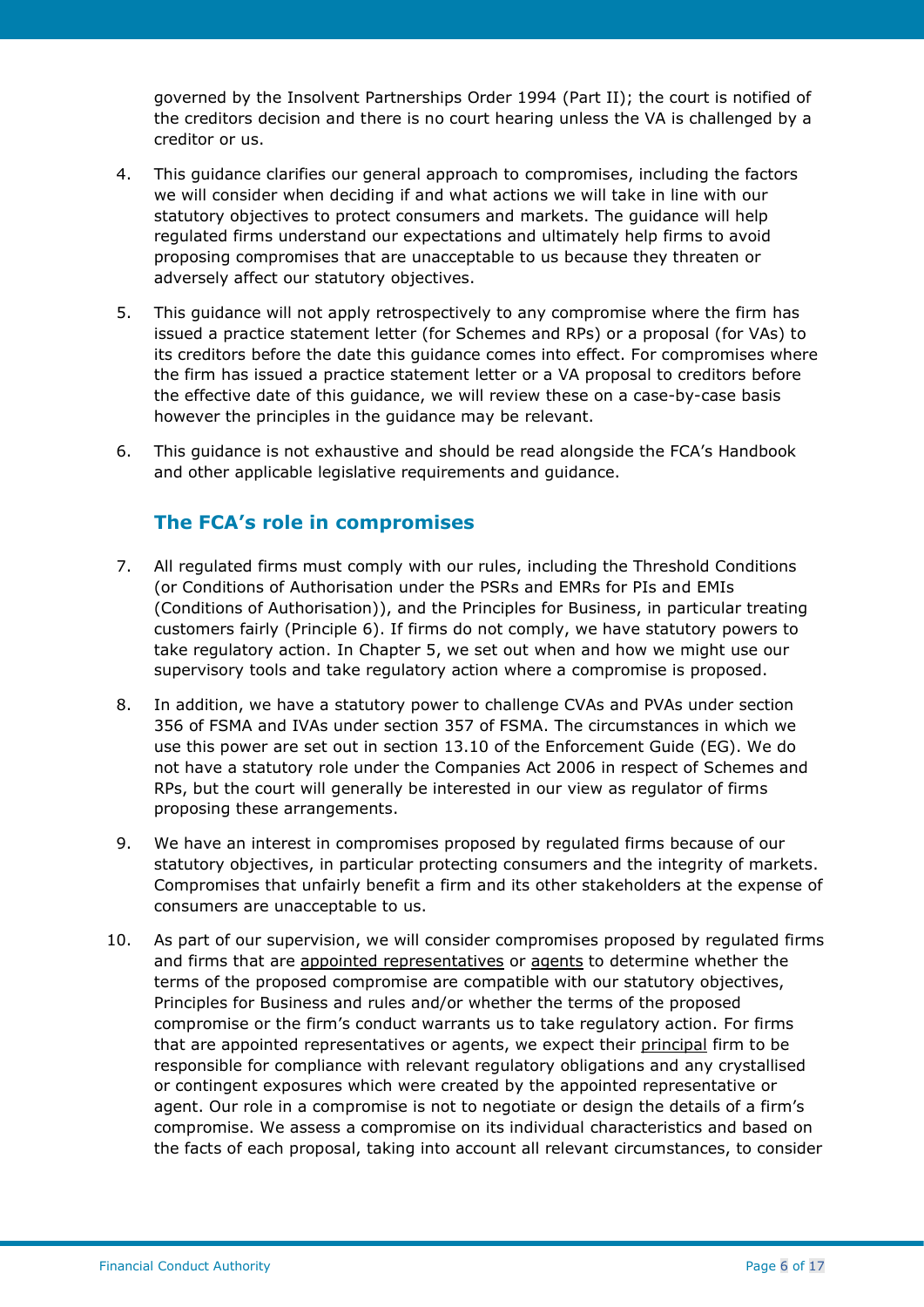whether our participation in the court process and/or regulatory action would be appropriate.

- 11. Where redress is due to consumers, we expect firms to have made provision for the redress in line with our guidance in **FG20/1** (Our framework: assessing adequate financial resources). In general, we would be concerned if a regulated firm proposes a compromise where customers are offered less than their full redress and the firm continues trading, where such redress liabilities were caused by serious and/or deliberate misconduct by the firm. If firms do propose a compromise in respect of redress liabilities, they should ensure it is the best proposal that the firm can make, which includes the firm providing the maximum amount of funding for the compromise so that consumers receive the greatest proportion of what is owed to them.
- 12. We will generally make a public comment in relation to proposals that have a significant impact on consumers or markets, including whether we consider they are consistent with the approach set out in this guidance.

## Chapter 2: Engagement with the FCA

- 13. When a firm is considering proposing a compromise, in line with Principle 11 and relevant rules in SUP, PSRs and  $EMRs<sup>3</sup>$ , the firm must notify us immediately and provide relevant information at an early stage to enable our assessment of the compromise. We consider proceeding with preparation for a compromise, without notifying us to be a significant breach of Principle 11 and the notification requirement in SUP 15. In such circumstances we will consider the appropriateness of conduct by the firm's senior management.
- 14. Firms should seek appropriate advice in order to ensure they fully understand the compromise process, statutory and regulatory requirements, and consider our expectations set out in this guidance before proposing a compromise. When proposing a compromise, a firm should ensure it will have appropriate resources to manage the compromise together with its business-as-usual activities, if relevant.

#### **Information for initial assessment of the proposed compromise**

- 15. For us to make an initial assessment of whether we are likely to consider the proposed compromise, a firm should provide the following minimum information as part of its initial notification to us.
	- a) An explanation as to how the liabilities subject to the compromise arose. This includes the relevant period(s) of time, directors and senior management in place at that time, and any steps taken to mitigate the liabilities.
	- b) Type of liabilities to be compromised and their value.
	- c) Actions that the firm has taken or is taking to remedy the cause(s) that led to the liabilities, including any changes in business practices and/or management.
	- d) Creditor cohorts or classes (and estimated number of creditors within each cohort or class) to which the compromise will apply, how they have been determined, as well as an explanation of why any creditor cohorts or classes have not been affected by the compromise and how they will be treated.

<sup>&</sup>lt;sup>3</sup> SUP 15.3.21R(4) (for FSMA authorised firms) and regulation 37 of PSRs and regulation 37 of EMRs (for PIs and EMIs) as we consider a compromise to be a "substantial change in circumstance" for the purposes of those regulations.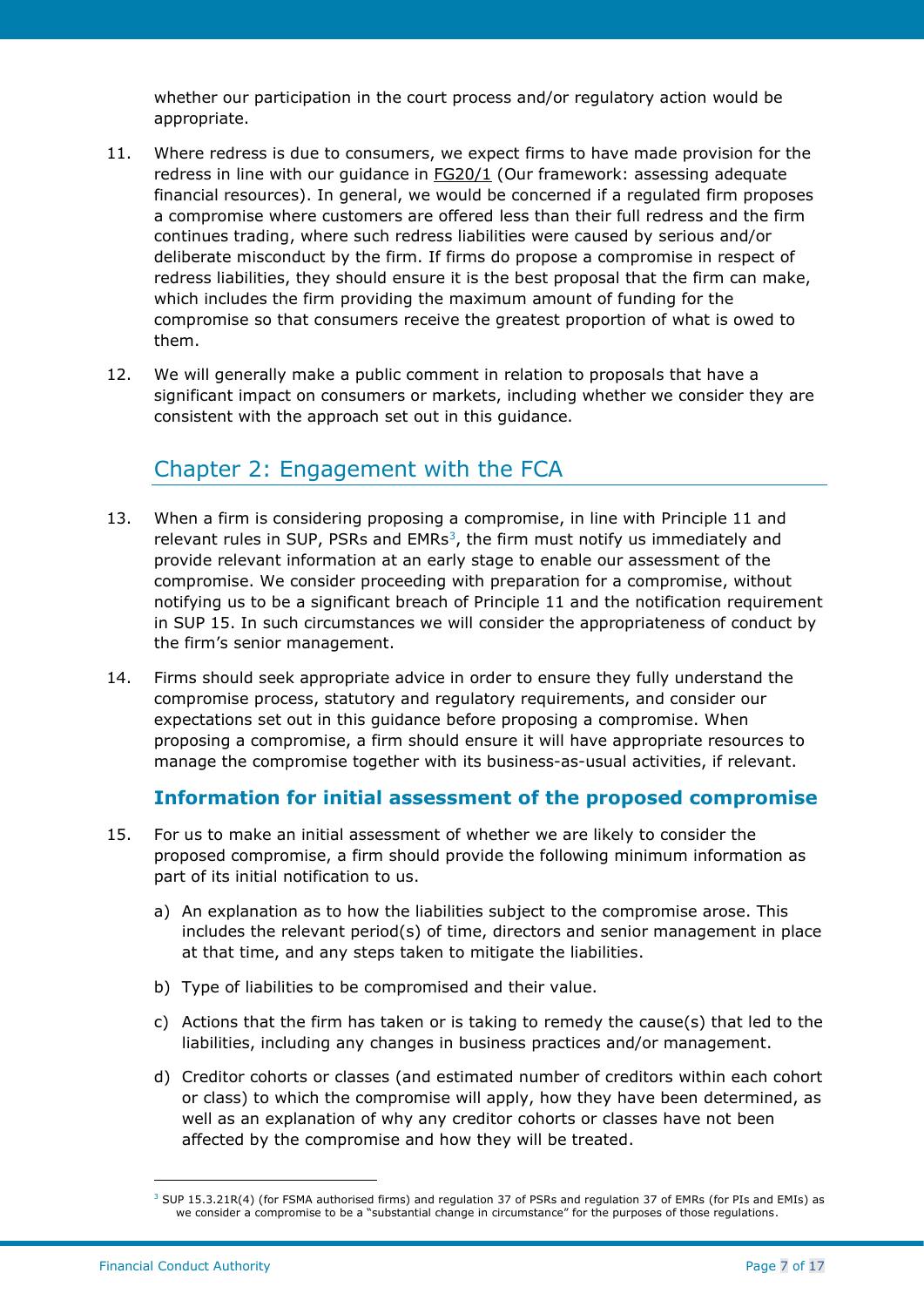- e) Anticipated pence in the pound return to creditors or creditor cohorts or classes subject to the compromise with high level details as to how this has been estimated and clarification as to any other expected type of return to creditors (eg balance write-downs).
- f) Intended trading activity (i) in advance of the compromise coming into effect, (ii) while the compromise is in effect, and (iii) after the compromise has come to an end, including business model, projections and material assumptions.

#### **Further information for full assessment of compromise**

16. In addition, to enable a full assessment of the proposed compromise, firms should provide the following information, where relevant, at an early stage and in any event as soon as it is available. These lists are not exhaustive.

#### **a) Substance of the proposed compromise**

- i. Structure of the proposed compromise, including the parties/persons whose liabilities are to be compromised, and whether a special purpose vehicle (SPV) is to be used. Where an SPV assumes the liabilities of a firm subject to this guidance, the guidance will similarly apply to the firm using the SPV.
- ii. Methodology and assumptions for calculating the gross liabilities to be compromised and any key factors that may affect this valuation.
- iii. Granular methodology and assumptions for the assumed pence in pound return to creditors including the assumed claims rate, uphold rate and average redress award.
- iv. Anticipated contribution to the compromise from the firm (or any other companies in its group such as parent company). This includes any initial sum and subsequent or contingent sum such as a profit share, and clarification as to how the costs of administering the compromise will be met.
- v. A breakdown of the anticipated costs associated with the implementation of the proposed compromise.
- vi. Details of other options considered, including other compromise proposals, with reasons why these were not taken forward.
- vii. Alternative options available should the proposed compromise not come into effect. If insolvency is a likely outcome, details of the estimated outcome for creditors (secured and unsecured, including group or connected parties) and shareholders.
- viii. Anticipated voting process (including how creditor cohorts / classes will be ascertained for voting purposes).
- ix. Anticipated claims process (including the claims methodology, the calculation methodology, and any appeals or complaints procedure).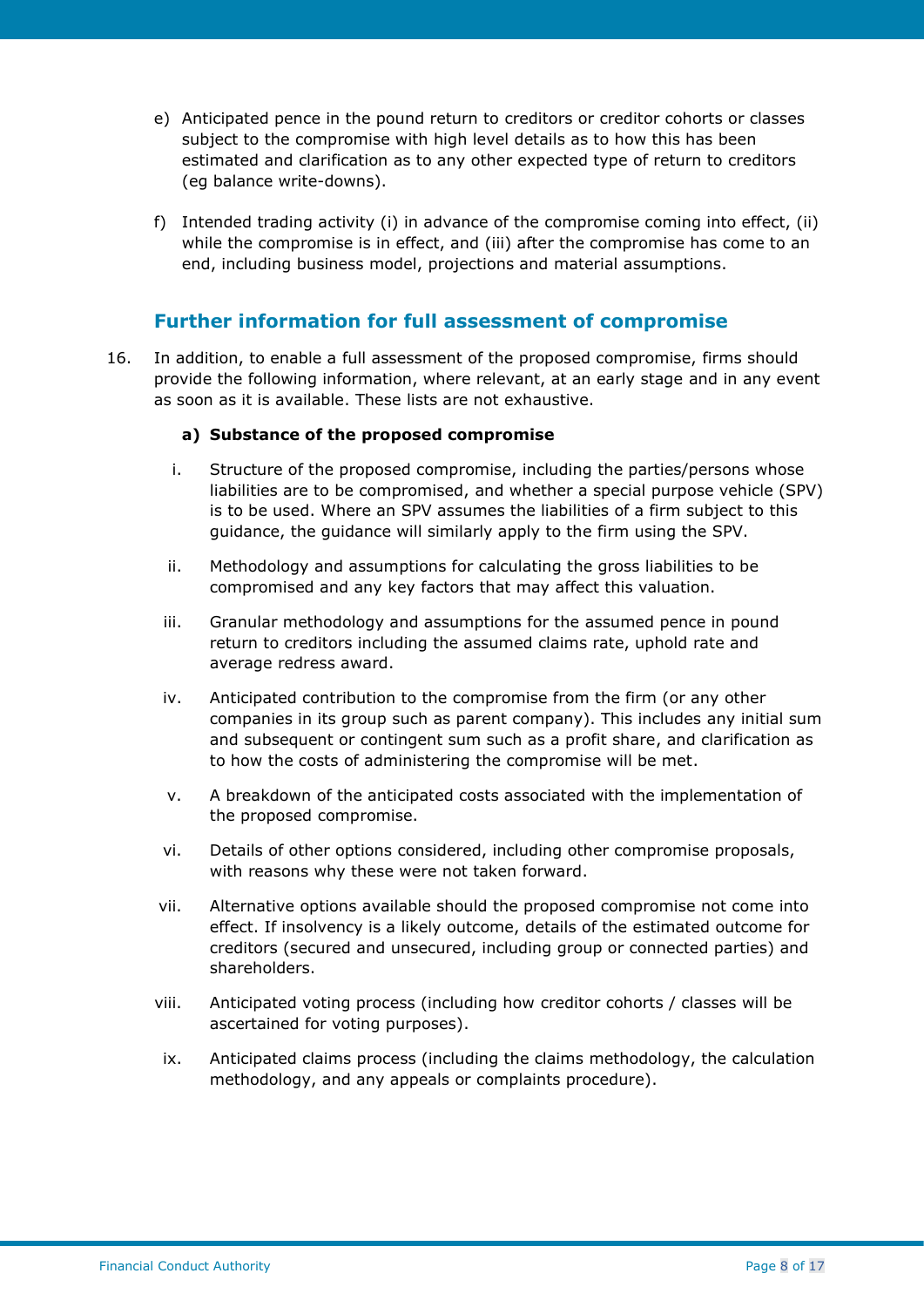#### **b) Practical effect of the proposed compromise on relevant creditors**

- i. Rights being extinguished (including ability to raise a complaint with Financial Ombudsman Service (Ombudsman Service)).
- ii. Explanation of the effect of the proposed compromise on any compensation which may be available from the Financial Services Compensation Scheme (FSCS), should the firm be declared in default. Where appropriate, firms should engage with the FSCS as early as possible to discuss the proposed terms of the compromise and to discuss implications for the FSCS.
- iii. Whether there are any set-off rights and, if so, how set-off rights will be dealt with in the proposed compromise.
- iv. Any limitation periods for eligible claims to be compromised bearing in mind the time-limits set out in DISP 2.8.2R on how long customers have to complain to the Ombudsman Service.
- v. If applicable, how the proposed compromise will apply to creditors who are now customers of a third party as a result of a sale of business and whether those creditors' claims will be treated in the same way as other creditors.
- vi. Practical effect of the proposed compromise on the economic value/beneficial interest belonging to directors, shareholders, secured creditors, or other group/connected entities (as relevant).

#### **c) Financial information**

- i. Financial forecasts for the next 6 months.
- ii. Management accounts for the previous 3 months including the directors or partners' capital accounts showing their drawings, contributions and profit shares.
- iii. Whether directors or partners were paid any bonuses or remuneration in addition to their salary over time, including, but not limited to, the period of liability or whether the firm intends to pay any bonuses or remuneration after the compromise.
- iv. Any intercompany loan positions in the group, including any loans to or from directors or partners, and any plans to repay these loans.
- v. Holders of security over the firm's assets (including where the firm is subject to a cross-guarantee) and the conditions under which security holders have the right to enforce.
- vi. If the proposed compromise involves a sale of assets or equity of the firm, details of the proposed sale process, timeframe, and whether the sale will be to connected persons.

#### **d) Other relevant information**

- i. An anticipated timeline the firm is working to, including critical path activities, key dates/deadlines and contingency arrangements.
- ii. Plan for communicating and engaging with customers and all draft communications to customers (before sending to customers).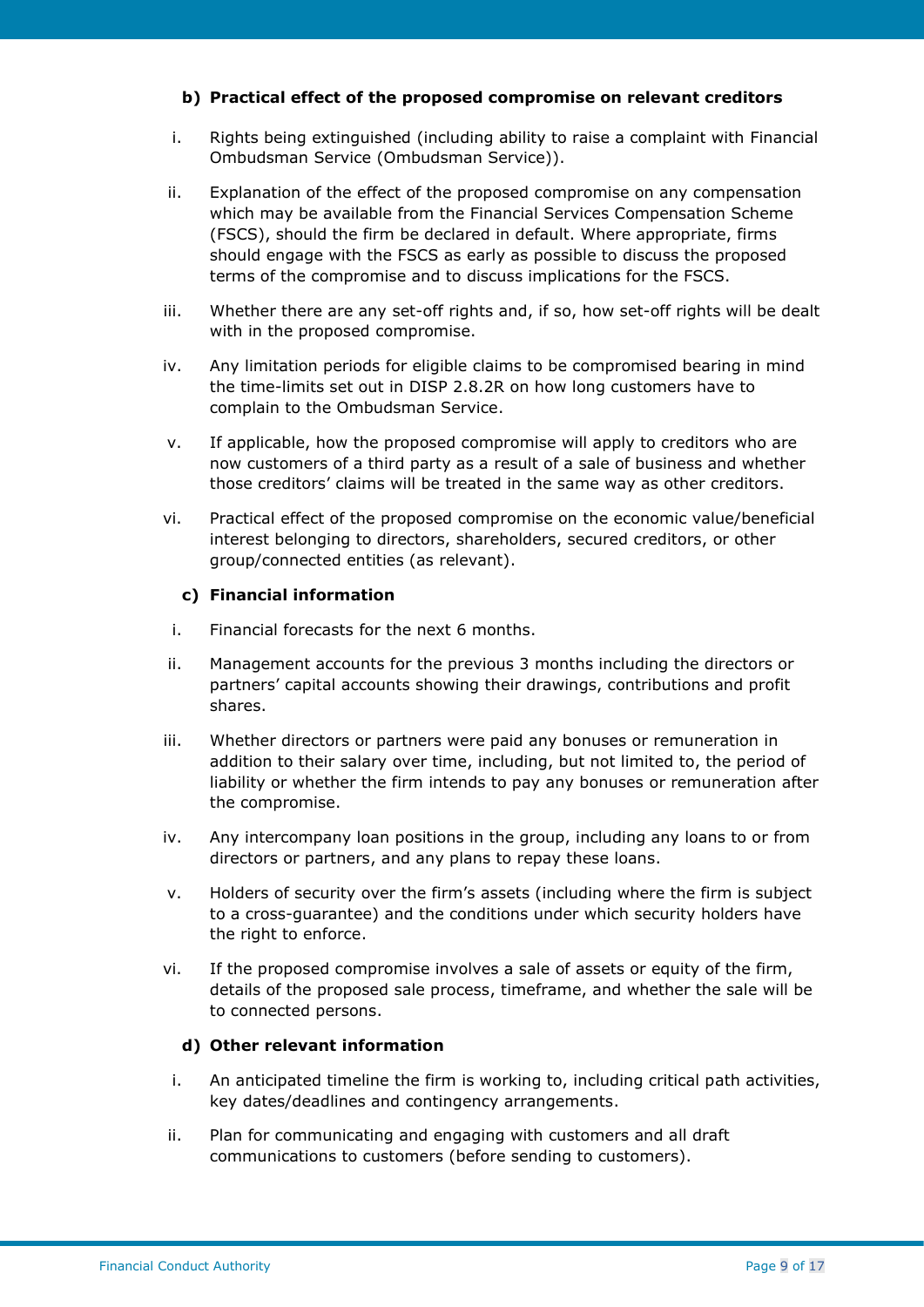- iii. Whether the firm will be setting up a creditors committee and how the committee will be set up and operate.
- iv. External parties that will be engaged by the firm to advance the proposed compromise, the role and services provided by each party, and their main points of contacts.
- v. Any tax implications for creditors.
- vi. Explanation of how any existing complaints received by the firm will be dealt with, including any that have been referred to the Ombudsman Service.
- vii. For Schemes, an explanation of how the Scheme meets the court's test of fairness and reasonableness<sup>4</sup>.
- viii. For RPs, an explanation of how the RP meets the court's test of just and equitable<sup>5</sup>.
- ix. Any other relevant formal or explanatory documents, including any reports prepared by the firm's advisers on the proposed compromise
- 17. If insufficient information is provided by a firm to enable us to assess the compromise, we will expect the firm to work with its advisers to provide the relevant information to us. Where necessary we will consider using our statutory powers to obtain such information (eg our powers under section 165 of FSMA to compel firms to provide information).
- 18. If aspects of the proposed compromise need further analysis (eg the methodology of the proposed compromise or where the proposed compromise is not straightforward and could impact retail and small commercial customers), we may require the firm to appoint a skilled person to provide a report under section 166 of FSMA. This would be with a view to assessing the possible impact and harm on consumers. We would expect to take the skilled person's report into account when assessing the proposed compromise against our statutory objectives. In line with SUP 5, we would expect a skilled persons' report to sufficiently identify and assess risks with supporting information and evidence.

#### **Firms' engagement with the PRA**

19. The PRA have an interest in compromises proposed by dual regulated firms, and we would expect to liaise with the PRA on any compromise proposed by a dual regulated firm. In addition to notifying us, dual regulated firms should also notify the PRA and we will work with the PRA to consider the proposal.

#### **Firms' interaction with the Financial Ombudsman Service**

- 20. The Ombudsman Service is an independent service for resolving disputes between consumers and firms, and with a minimum of formality on a fair and reasonable basis. The rules and guidance for firms relating to the Ombudsman Service are set out in the Dispute Resolution: Complaints (DISP) part of the Handbook.
- 21. Where firms propose to compromise redress liabilities, the liabilities may arise from awards by the Ombudsman Service. Firms must at all times comply with the complaint handling requirements in DISP (as applicable) and engage with the

 $4$  For an example of how the fair and reasonable test has been recently examined by the Court, please see the judgment in [All Scheme Limited, Re \[2021\] EWHC 1401 \(Ch\)](https://www.bailii.org/ew/cases/EWHC/Ch/2021/1401.html)

 $5$  For an example of how the just and equitable test has been recently examined by the Court, please see the judgment in [Virgin Active Holdings Ltd & Ors, Re \[2021\] EWHC 1246 \(Ch\)](https://www.bailii.org/ew/cases/EWHC/Ch/2021/1246.html)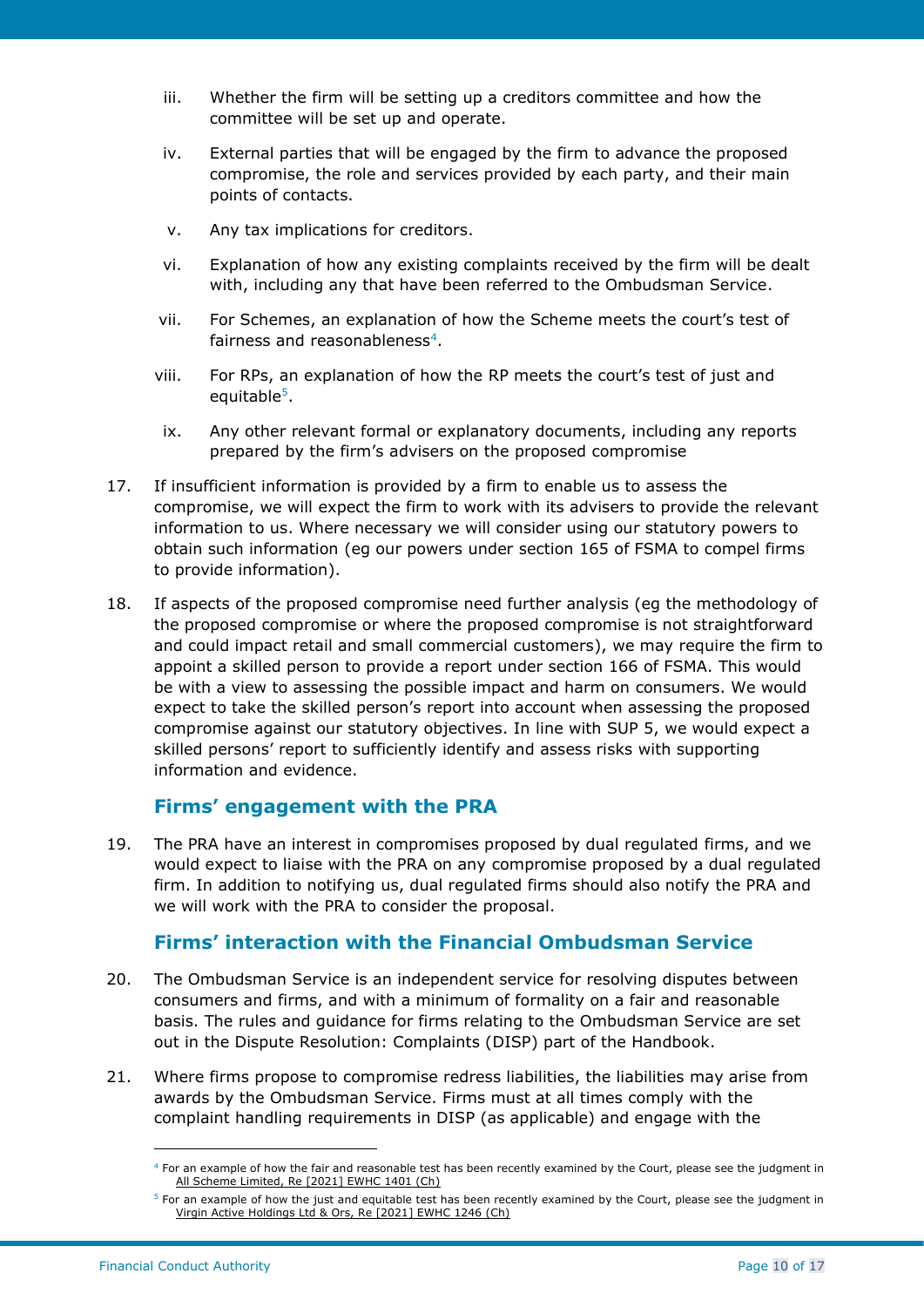Ombudsman Service where appropriate. Where a complaint has been referred to the Ombudsman Service, the firm must cooperate fully with the Ombudsman Service (DISP 1.4.4R).

### **Firms' interaction with the Financial Services Compensation Scheme**

- 22. The FSCS is the UK's compensation scheme when a protected regulated firm is unable, or likely to be unable, to pay claims against it. The FSCS scheme is operated and administered by Financial Services Compensation Scheme Ltd under rules made by each of the FCA and PRA, and which set of rules apply is dependent on the nature of the act or omission giving rise to the claim for compensation. The PRA makes the rules governing the compensation scheme relating to claims for a deposit, dormant accounts, under a contract or insurance or in respect of Lloyd's managing agents. The PRA's rules are in the Depositor Protection and Policyholder Protection parts of its Rulebook. The FCA makes the rules where the claim in question is in connection with protected designated investment business, home finance mediation, noninvestment insurance distribution and certain debt management business. The FCA's rules are in the COMP section of the Handbook (see COMP 5.2 for further details).
- 23. Firms should consider how the proposed compromise might impact any future claims to the FSCS, should the firm be declared in default. Where appropriate, firms should engage with the FSCS as early as possible to discuss the proposed terms of the compromise and to discuss implications for the FSCS.

## Chapter 3: FCA's assessment of compromises

- 24. We will assess a compromise proposed by a regulated firm on a case-by-case basis, against our statutory objectives and consider whether the proposed compromise is compatible with our rules, including our Principles for Businesses. In particular, we assess the compatibility of compromises with Principle 6 (treating customers fairly), Principle 7 (customers' information needs) and Principle 8 (managing conflicts of interest). If the proposed compromise is not compatible with our statutory objectives, rules or Principles, we are likely to have significant concerns with it, which may lead to an objection in court. We may also use our regulatory powers in the circumstances described in Chapter 5 below.
- 25. In line with our consumer protection objective, treating customers fairly, including the outcome they would receive compared to other stakeholders, and whether the firm (and, where applicable, its Group) has put forward the best proposal possible for customers will be a central consideration when reviewing a compromise. This is also consistent with the court's test for sanctioning a Scheme or RP, although our assessment of a Scheme or RP is distinct from, and because of our statutory objectives necessarily broader than, the court's assessment of the Scheme or RP.
- 26. In line with our market integrity objective, the firm's plans after the proposed compromise will be a key part of our considerations when reviewing a compromise. We would be concerned if a firm proposes a compromise which pays customers less than their full redress entitlement but continues to trade, where such redress liabilities have been caused by serious and/or deliberate misconduct by the firm, because this undermines the integrity of firms and reduces confidence in the market.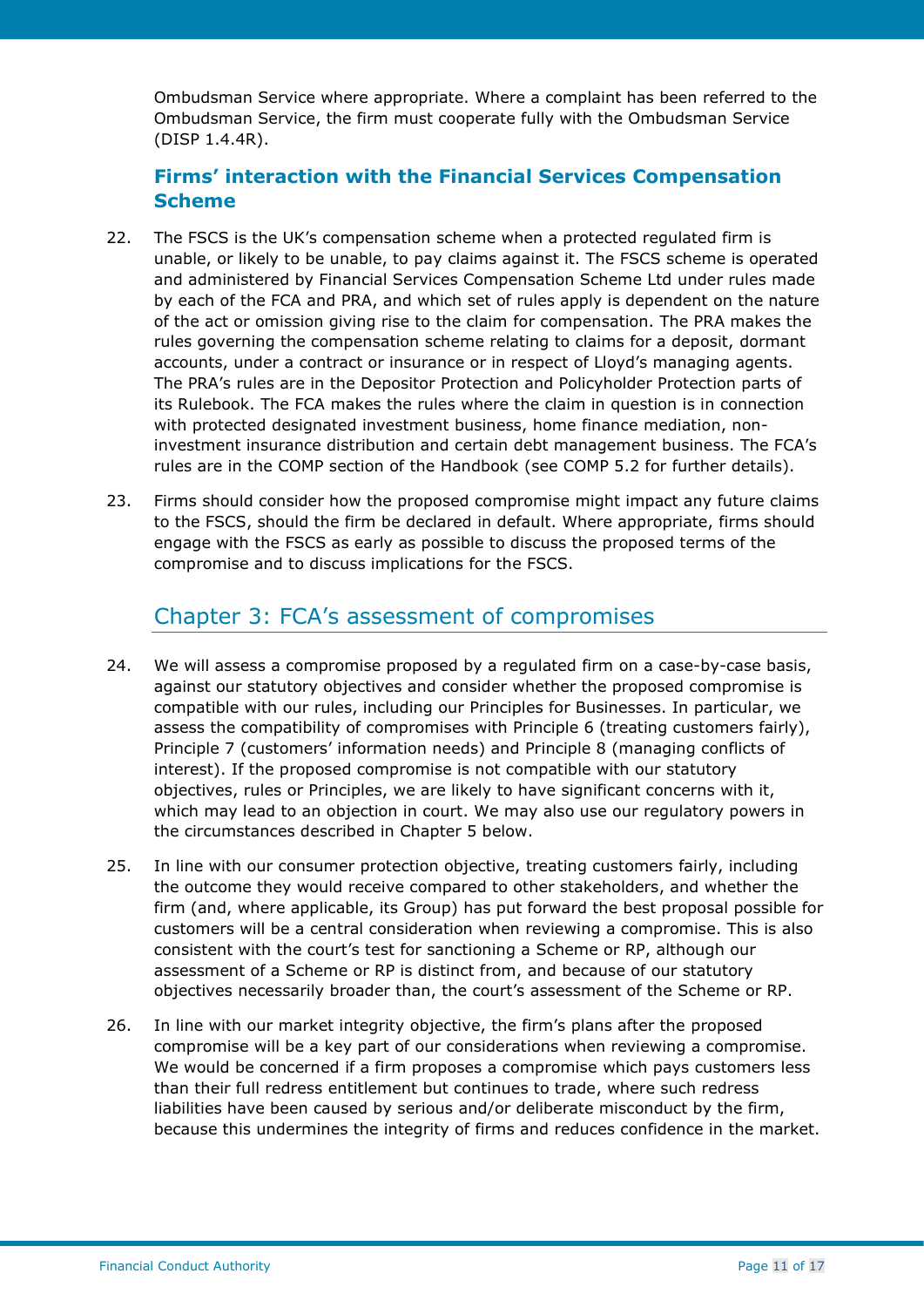- 27. Following a compromise, we would expect a firm to meet Threshold Conditions and to be compliant with our rules, including the Principles for Businesses.
- 28. When assessing a compromise proposed by a firm, we will take into account all of the information provided by the firm and consider a number of factors including but not limited to:
	- a) whether the proposed compromise provides the best outcome possible for customers taking into account:
		- i. how customers rights are affected eg rights of set-off
		- ii. how compromise funds will be distributed and whether the proposed compromise provides a fair allocation of benefits and losses between all stakeholders of the firm
		- iii. whether a better deal was available to customers
		- iv. whether the firm proposes to undertake a fair process for creditors affected by the proposed compromise (eg whether customers have access to guidance/advice on the compromise (including alternative options to the compromise) and have had an opportunity to liaise with the firm on the proposed compromise)
	- b) nature and scale of any misconduct that led to the liabilities subject to the proposed compromise
	- c) number of, and impact on, any customers with characteristics of vulnerability
	- d) whether the liabilities to be compromised involve redress, client assets or safeguarded funds
	- e) effect of the proposed compromise on eligible customers' FSCS compensation rights
	- f) how much is being put into the compromise fund by the firm (or wider group if applicable) how the firm will deal with claims and appeals
	- g) what the firm intends to do following the compromise (eg continue to trade or wind-down)
- 29. Firms should be mindful of these factors when considering proposing a compromise. This will help to avoid proposing a compromise which we would be likely to object to in court.
- 30. We consider it unlikely that a compromise over client assets or safeguarded funds would be appropriate. For Schemes, this was confirmed in the judgment of Lehman [Brothers \[2009\] EWCA Civ 1161,](https://www.bailii.org/ew/cases/EWCA/Civ/2009/1161.html) which established that a company cannot use a Scheme to alter or limit proprietary rights. For VAs, EG 13.10 states where a company, partnership or individual has control of consumer assets which might be affected by the VA, this will be a matter for the FCA to consider challenging a VA.

#### **Letters of non-objection**

31. Some regulated firms have requested a 'letter of non-objection' from us for any compromise they intend to propose. There is no statutory requirement on us to provide such letters and we do not consider that there are likely to be any circumstances in which we would issue such a letter for the compromises within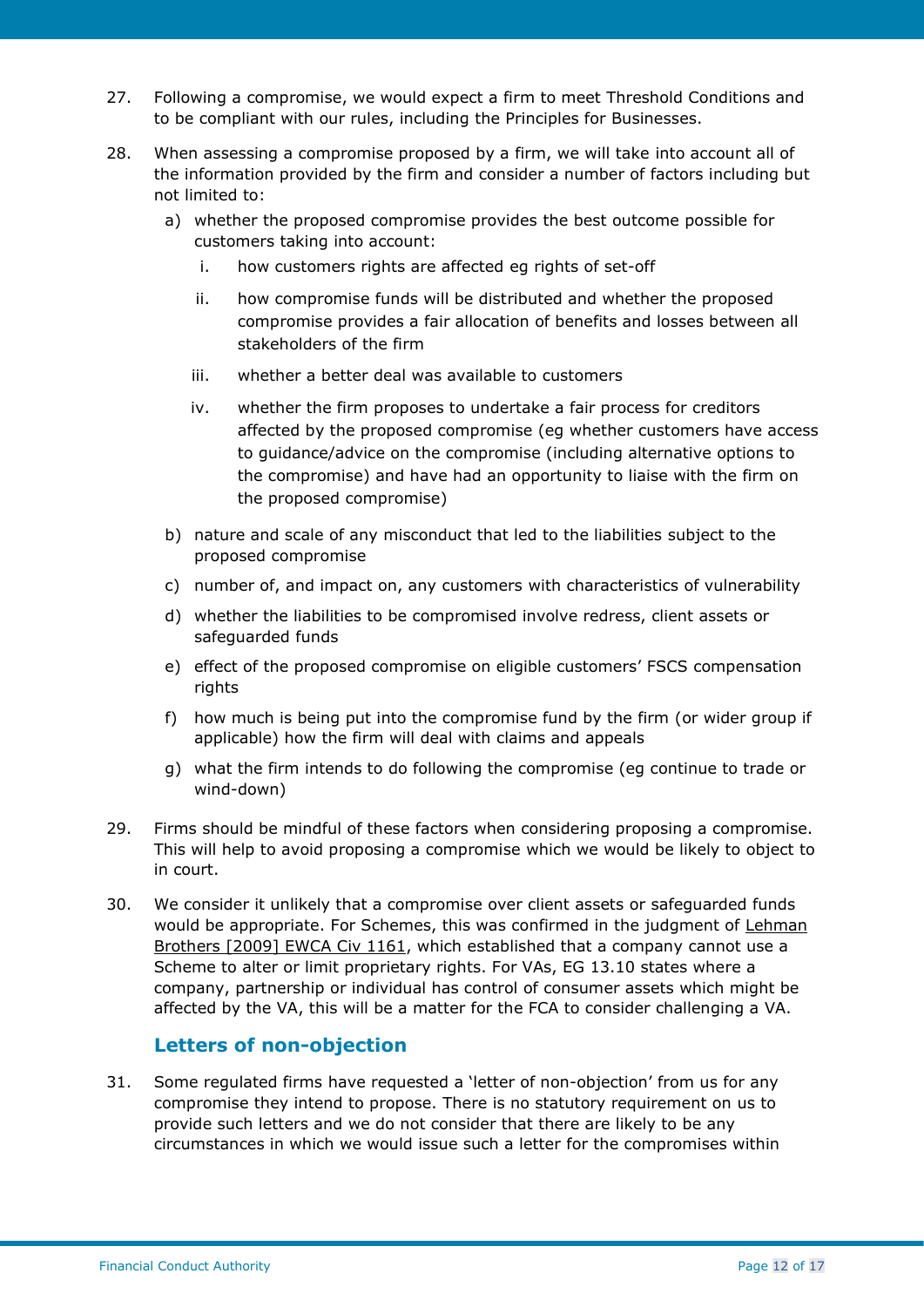scope of this guidance. Instead, we focus our resources on assessing the proposed compromise and any connected supervisory and/or enforcement action, and communicating any concerns to the relevant firm and, where appropriate, the court.

## Chapter 4: FCA's participation in court process

#### **VAs**

32. Our position on participating in proceedings for VAs is set out in section 13.10 of the EG. Section 13.10 of the EG provides that we will consider challenging an arrangement approved by a majority of creditors by using our powers in sections 356 or 357 of FSMA in exceptional circumstances and after considering the matters set out in EG 13.10.2.

#### **Schemes and RPs**

- 33. As a firm's regulator, the court will usually be interested in our views based on our wider knowledge of the firm and its business. We will consider whether to participate in the court process as part of our assessment of the proposed Scheme or RP.
- 34. In terms of our participation in the court process, where we object to the proposed compromise, we can make representations at either, or both, the hearing of an initial court application (to convene a meeting of creditors) and the hearing for application for court sanction. We would set out the reasons why we think the proposal should not be approved/sanctioned by the court and/or set out the concerns we have with the proposal. The court may then wish to consider our views as part of its assessment of whether to approve/sanction the Scheme or RP.
- 35. When deciding whether to participate in the court process, we will take into account a number of factors including but not limited to:
	- a) whether the proposal fairly balances the interests of all creditors
	- b) number and type of creditors subject to the compromise
	- c) total amount of liabilities subject to the compromise
	- d) average amount of liability being compromised
	- e) whether the compromise gives rise to matters of public interest (eg is of interest to the wider public and other stakeholders from a consumer protection perspective)
	- f) whether the firm has provided adequate information on the compromise in order for us to perform our assessment
- 36. The consideration of Schemes and RPs is not business as usual work for us. So, for Schemes, and in some circumstances RPs (eg where this involves a significant restructuring of the firm or the group to which it belongs) we may charge a Special Project Fee<sup>6</sup>, for example for legal or advisory costs. We would not charge a Special Project Fee for VAs as these would be covered in our fees for business as usual work given our statutory powers to intervene in these arrangements.

<sup>6</sup> FEES 3, Annex 9 Special Project Fee for restructuring, see para. (2)R(b) and (c)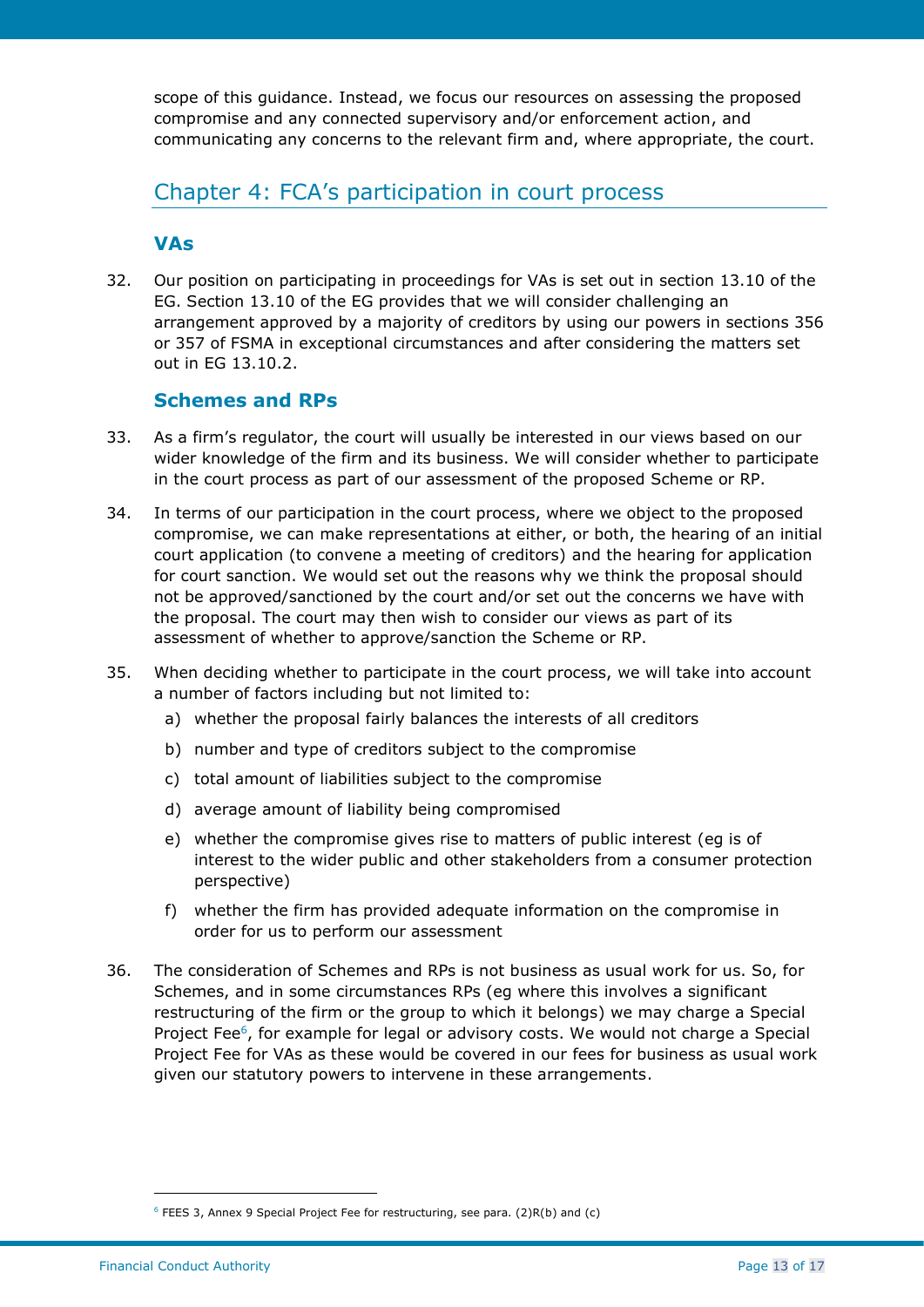## Chapter 5: Use of supervisory tools/regulatory action

- 37. As part of our assessment of a proposed compromise, we will consider whether it is appropriate to take regulatory action against the firm and/or its senior management and we will not hesitate to use our regulatory tools if it is appropriate to do so. This is most likely to be relevant in the context of a compromise involving redress liabilities. For example, we may consider enforcement action on past conduct that caused the liabilities giving rise to the compromise.
- 38. In determining the appropriate regulatory action, we will take account of any potential misconduct leading to the compromise (determined by supervisory review and any previous, current or proposed enforcement action) and/or the past behaviour of senior management of the firm). We also consider whether the firm complies with Threshold Conditions or Conditions of Authorisation at the time of the proposed compromise and is likely to in the future.
- 39. If a firm proposes a compromise to reduce or limit redress that we consider arose, or it is likely that has arisen, from serious and/or deliberate misconduct and the firm then continues to trade, we may use our regulatory powers to prevent the firm pursuing the compromise. It may not be compatible with our regulatory objectives to permit a firm to compromise its regulatory liabilities and continue to undertake regulated activities in such circumstances. We have a range of powers provided by FSMA, PSRs and EMRs which enables us to take action against a firm to protect consumers and markets. This can include, for example, imposing requirements on the firm to take specific actions (such as appointing new management), varying the firm's regulatory permissions to restrict business or imposing additional prudential requirements if appropriate.
- 40. When assessing the fitness and propriety of current or prospective Senior Management Function holders or approved person (as relevant) candidates, either at the time the compromise is proposed or in future, we will also take account of the proposed compromise and the circumstances relating to it. The Senior Managers and Certification Regime does not apply to PIs and EMIs.
- 41. Our assessment is independent to that of the compromise approval process, and irrespective of whether a compromise is approved by creditors and/or shareholders and the court (where appropriate), we will continue to assess the firm and its senior management, and we may consider further regulatory action where our assessment considers it appropriate.

#### **Phoenixing**

42. Phoenixing is a common term often used to describe the practice of closing a firm and that firm re-appearing under a new guise to avoid liabilities arising from the old firm. Each time this happens, the insolvent company's assets, but not its liabilities are transferred to a new, similar 'phoenix' company. The insolvent company then ceases to trade and might enter into formal insolvency proceedings (liquidation, administration or administrative receivership) or be dissolved. In the UK under the requisite laws directors of a company that has failed are not prevented from forming a new company, unless they are personally bankrupt or disqualified from acting in the management of a limited company. Furthermore, firms are not prevented from proposing a compromise. However, there is a risk that a company owing significant sums, often in the form of consumer redress awarded by the Ombudsman Service,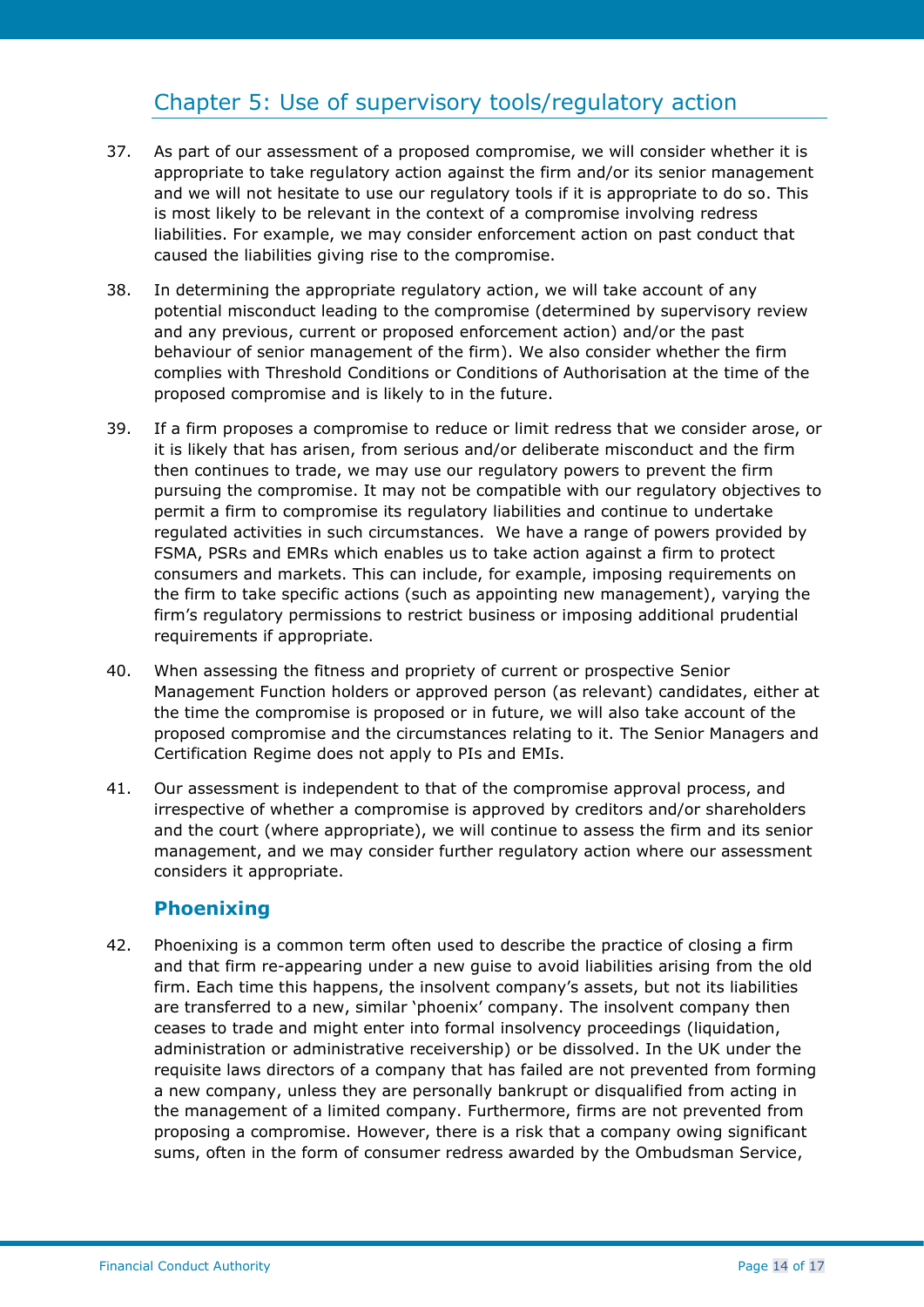will be left unpaid. Directors, shareholders and senior staff who have engaged in financial misconduct may reappear, connected with a new firm of similar business or with the firm after the compromise takes effect. We consider this unacceptable practice. Where we find such individuals have deliberately avoided their responsibilities and not complied with previous redress awards made against their firms, we will question the fitness and propriety of these individuals and take necessary steps against them so that they do not cause further harm to consumers.

## Chapter 6: Examples demonstrating the FCA's approach to compromises

The following examples are intended to illustrate how the FCA would consider compromises proposed by firms, in line with the guidance above. The FCA will assess proposed compromises on a case-by-case basis, taking into account the facts and matters specific to the compromise proposed to determine the appropriate regulatory action.

#### **Firm A**

Firm A is an insurance broker that provides card protection policies. Following identification of widespread mis-selling of the policies, Firm A proposes a Scheme to efficiently structure the redress claims process, allowing all customers to submit claims within the period of the Scheme and preventing the uncertainty of potential future claims arising. The Scheme provides a simple process for customers who were mis-sold to make a claim for redress. As claims are made, the firm will pay money into the Scheme to meet their outgoing redress payments. Firm A produces clear, fair and not misleading communications to policyholders by using language that is clearly understood (including translations for non-English speakers), using different mediums that meet accessibility needs for all policyholders, explaining the alternative options and providing contact details for policyholders to send any questions or concerns about the proposed Scheme. Once approved by creditors and sanctioned by the court, through the Scheme, policyholders will be able to claim compensation for mis-sold policies; successful claimants will be paid 100% of the redress owed to them. To make sure all policyholders come forward and future liabilities are made certain, Firm A would contact policyholders to make their claim three times using two different methods and provide a reasonable time period for making the claim.

We would consider this to be a fair compromise as policyholders will be able to claim 100% of the redress owed to them and no policyholders were unfairly treated or excluded from the process.

#### **Firm B**

Firm B is a financial adviser specialising in providing advice on pensions. Firm B has received a significant number of complaints from customers due to poor advice. Some customers have referred their complaint to the Ombudsman Service which has resulted in redress awards against the firm. The value of Firm B's liabilities to redress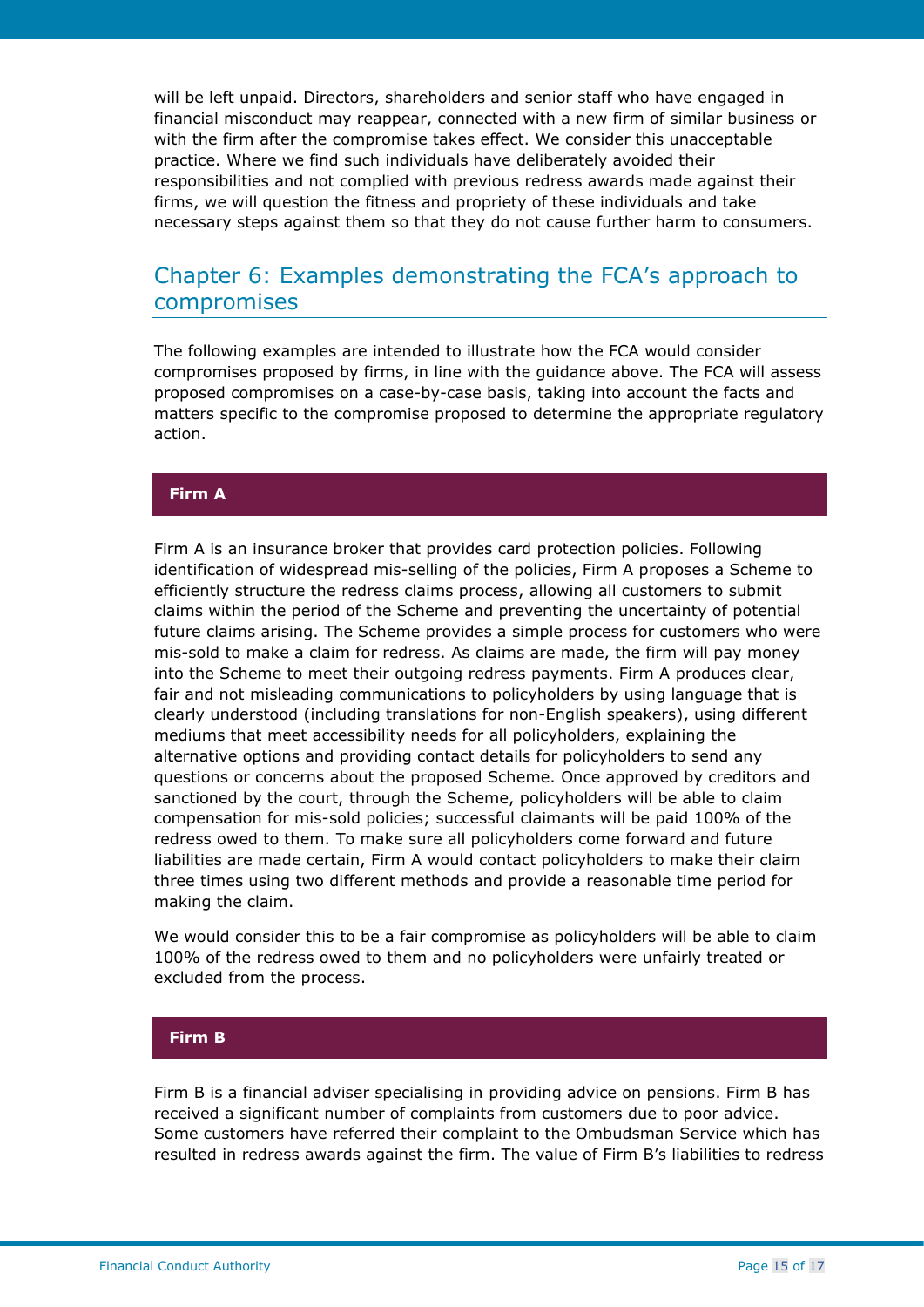creditors is over £200m in aggregate. Several complaints are still to be considered by the Ombudsman Service. A large proportion of the redress creditors are customers with characteristics of vulnerability. With mounting redress liabilities, the firm is in financial distress and proposes a Scheme to settle its liabilities to redress creditors to allow it to stay solvent. If the Scheme is sanctioned, redress creditors will receive 25 pence in the pound; secured creditors, shareholders and other unsecured creditors will be unaffected. Firm B's shareholders will also retain their full ownership stake despite not contributing any funds to be made available to meet the redress claims.

Firm B is intending to continue to trade despite being unable to meet its liabilities to customers created by the firm's misconduct. We do not consider this to be the best possible compromise that the firm can make as customers are not receiving the greatest proportion of what is owed to them. If it is unable to pay the full redress due to its customers, the firm should consider all options available to it, including a wind down scheme if appropriate. Whichever option the firm proceeds with, it should pay as much money as it can into the Scheme to ensure its customers get the best possible outcome. Furthermore, the firm is continuing to trade but economic returns are not being divided fairly between all stakeholders as only redress creditors will be affected in terms of the liabilities owed to them. Therefore, redress creditors would not receive a fair outcome in respect of the liabilities owed to them. We would take these factors into account along with the scale and nature of any misconduct which led to the redress liabilities when deciding whether to use our regulatory powers and/or whether to object to the Scheme in court.

#### **Firm C**

Firm C is a consumer credit firm. Firm C has received a significant number of misselling complaints from customers due to its unaffordable lending practices. Some customers have referred their complaint to the Ombudsman Service which has resulted in redress awards against the firm. The value of Firm C's liabilities to redress creditors is over £100m in aggregate. Several complaints are still to be considered by the Ombudsman Service. A large proportion of the redress creditors are customers with characteristics of vulnerability. Firm C proposes a Scheme to settle its liabilities to redress creditors. If the Scheme is sanctioned, redress creditors will receive 50 pence in the pound. The only likely alternative to the Scheme is insolvency. Firm C has ceased its lending activities and the firm will wind down following the implementation of the Scheme, meaning that it will no longer continue in business. Due to the wind down, it is likely that other creditors will incur losses and shareholders will lose the value of their investment in the firm. Therefore, other creditors and shareholders of the firm will also be affected by Firm C's proposals.

We have significant concerns about the Scheme being proposed and used by Firm C to limit the amount of redress paid to customers. However, we are conscious that the only likely alternative to the Scheme is the insolvency of Firm C and that the Scheme is proposed as part of a wind down whereby all stakeholders of the firm will be affected. We would take these factors into account along with the scale and nature of any misconduct which led to the redress liabilities when deciding whether to use our regulatory powers and/or whether to object to the Scheme in court.